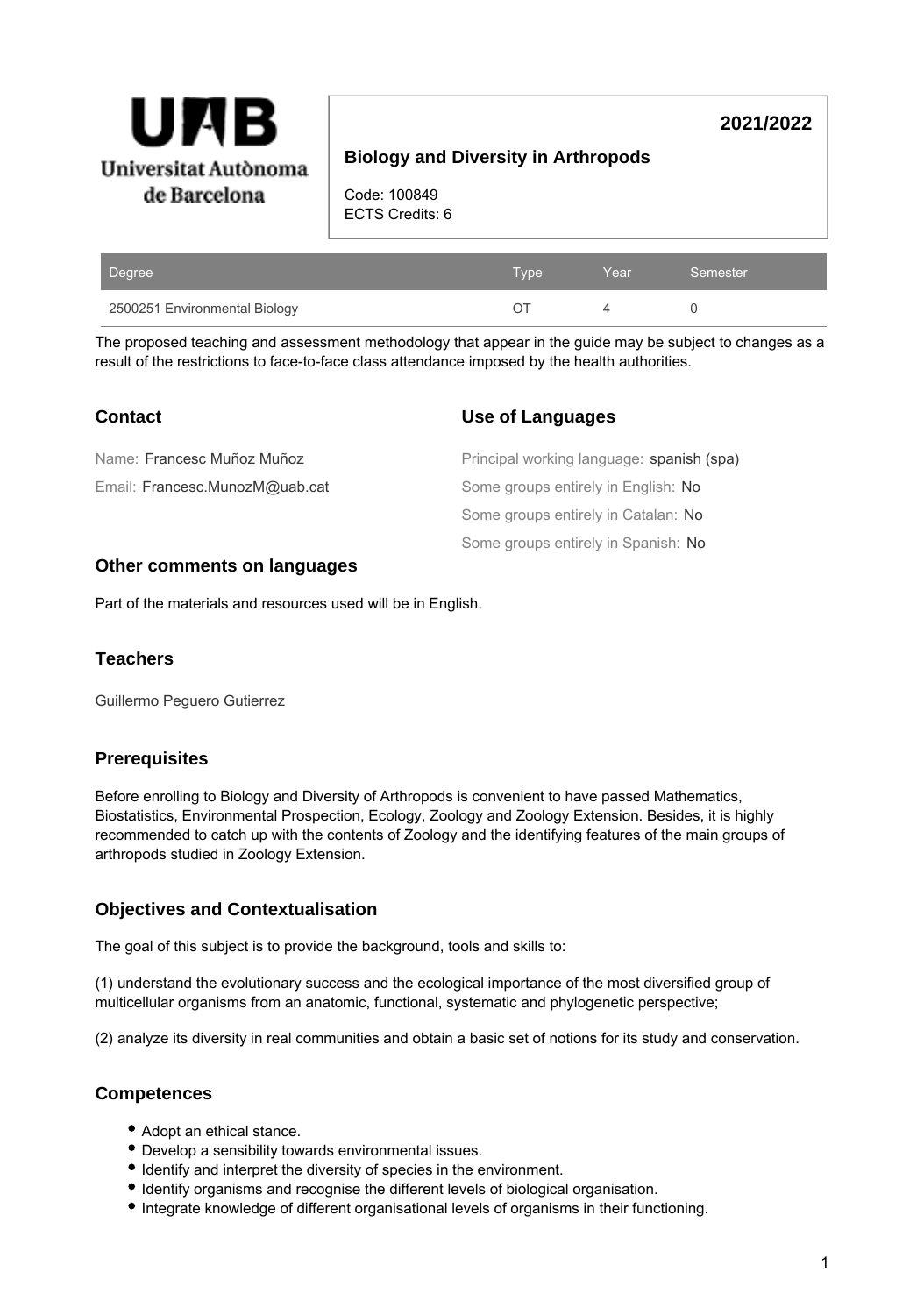- Obtain, observe, handle, cultivate and conserve specimens.
- Recognise and analyse phylogenetic relations.

## **Learning Outcomes**

- 1. Adopt an ethical stance.
- 2. Collect, determine and conserve specimens and collections of invertebrates and vertebrates.
- 3. Develop a sensibility towards environmental issues.
- 4. Interpret and recognise the different states of development of invertebrates and vertebrates.
- 5. Interpret the distribution and the interactions in the environment of invertebrates and vertebrates and their impact on biological diversity.
- 6. Interpret the evolutionary processes that have led to the diversity of invertebrates and vertebrates.
- 7. Interpret the origin and functioning of organic structures in the different groups of invertebrates and vertebrates.
- 8. Recognise the characteristics that distinguish the principal groups of invertebrates and vertebrates.

## **Content**

Program of Theory

I. Introduction.

General review of the main arthropod features.

Phylogenetic placement of the phylum and relationships between main clades.

Diversity within arhtropoda and its main diversification processes.

II. Chelicerata: Picnogonida and Euchelicerata.

Morphological characteristics, phylogenetic relationship, ecological traits (trophic ecology, reproduction, behavior and geographic distribution). Economic importance and applied issues.

III. Mandibulata I: Myriapoda

Morphological characteristics, phylogenetic relationship, ecological traits (trophic ecology, reproduction, behavior and geographic distribution). Economic importance and applied issues.

IV. Mandibulata II: Clade Pancrustacea, subphylum Crustacea.

Morphological characteristics, phylogenetic relationship, ecological traits (trophic ecology, reproduction, behavior and geographic distribution). Economic importance and applied issues.

V. Mandibulata III: Clade Pancrustacea, subphylum hexapoda.

Morphological characteristics, phylogenetic relationship, ecological traits (trophic ecology, reproduction, behavior and geographic distribution). Economic importance and applied issues.

Program of Seminars

- Eco-phylogenetics: phylogenies, functional traits and arthropod communities.
- Molecular taxonomy: basis and applications of barcoding and metabarcoding.
- Entomological research: current research topics such as climate change, conservation, biogeography addressed in 1-hour seminar class

### Program of Practices

- Field practices: Learning sampling design and techniques for the study of arthropod diversity in real communities.
- Lab practices: Detailed morphological study of the main arthropod groups. Manipulation and classification of real bulk communities of arthropods.
- Bioinformatic practices: A series of hands-on classes duringwhich we will apply the background knowledge acquired in class and in the field to analyze real data and writing an integrative report.

\*Unless the requirements enforced by the health authorities demand a prioritization or reduction of these contents.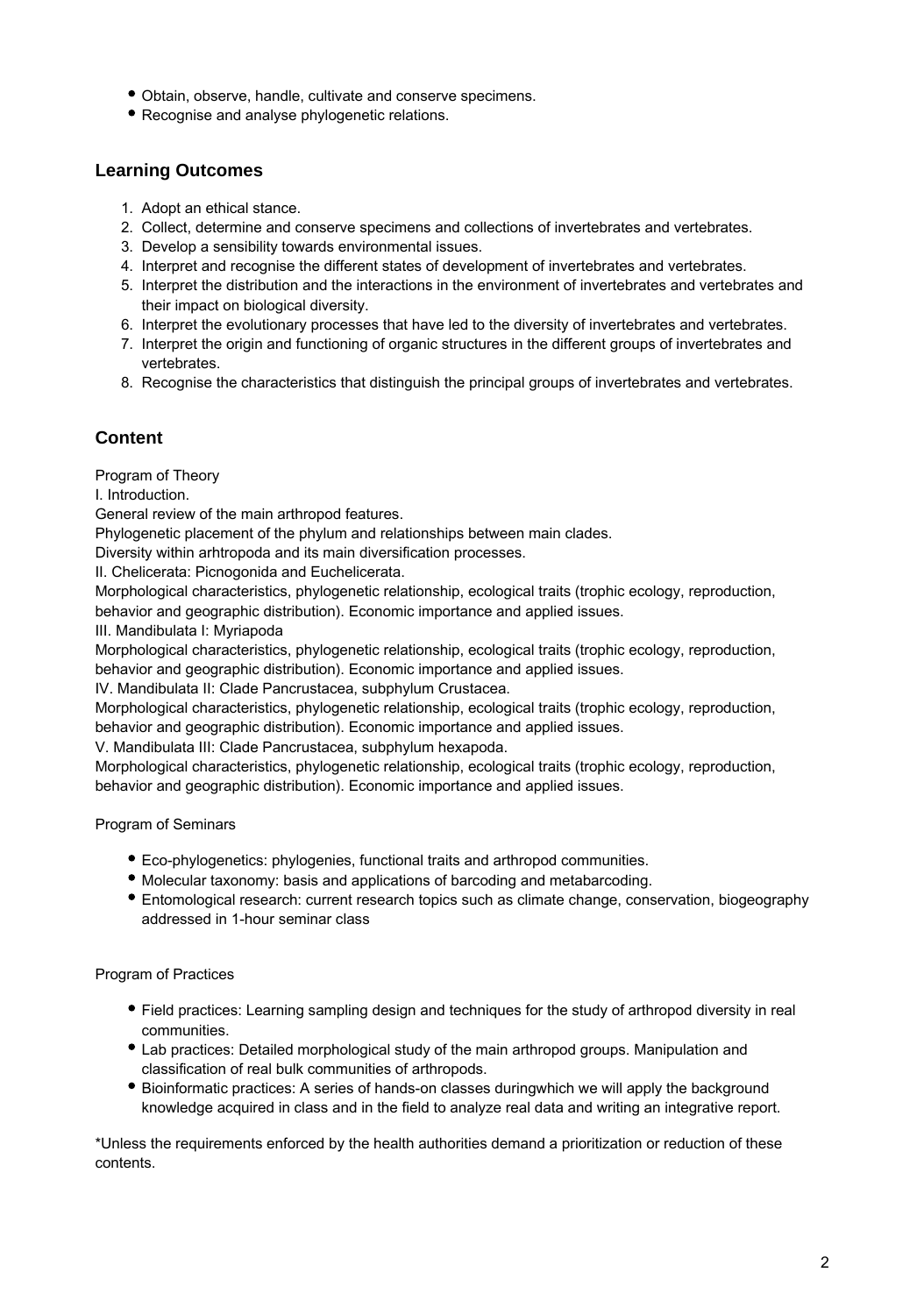# **Methodology**

The main task of the professorship in this subject is to motivate the students to take an active role in their own learning. The professorship will provide the contents and will point out to the sources of additional information. Additionally, the students will be guided and supervised during the whole learning process.

To get this goals we will do the following teaching activities:

#### Theoretical lectures

These sessions will be developed in a regular class-space and will be based on the usual exposition of contents by the professorship. To help following the speech didactic materials will be available in advance. With these classes students will acquire the basic knowledge of this subject that must be complemented with the personal study of the materials and additional resources provided.

#### **Seminars**

The seminars will address technical and applied transversal topics as well as study cases of current entomological research which will be complementary of the theoretical classes and practices. The goal is to promote the analytical and synthesis capacity of the students and their ability to solve basic and applied research questions by means of specific skills that will be presented during the seminars and will be exercised during the field, lab and bioinformatics practices.

#### Lab practices

In the lab we will perform a detailed morphological study of the main lineages of arthropods placing a special emphasis in those diagnostic structures the identify the main groups, thereby deepen the taxonomic and systematic knowledge of the whole phylum. A part of the lab practices will be linked to the field practices and the students will learn basic manipulation, classification and conservation techniques of arthropod samples. During lab practices students will develop empirical skills like observation, analysis and recognition of arthropod diversity.

#### Field practices

In the field we will design a sampling in order to solve a specific research question and we will put into action standard sampling techniques for the study of arthropod communities.

### Bioinformatic practices

At the informatics class we will perform a series of practical exercises that will allow the students the integration of the background knowledge acquired during the regular classes and seminars with the data gathered during the field and lab practices. The goal is that the students get the tools and learn the basic skills for data analysis so that they will be able to draw linkages between the diverse knowledge provided during the different teaching activities.

#### **Tutorship**

The aim of these sessions is solving doubts, review basic concepts and guide students about additional complementary sources of information. Likewise, these tutorships will also serve for supervising the integrative work to be done by the end of the subject. The schedule will be defined opportunistically by mail or through the virtual campus.

\*The proposed teaching methodology may experience some modifications depending on the restrictions to face-to-face activities enforced by health authorities.

Annotation: Within the schedule set by the centre or degree programme, 15 minutes of one class will be reserved for students to evaluate their lecturers and their courses or modules through questionnaires.

## **Activities**

| Title          | <b>Hours</b> | ECTS | Learning Outcomes |
|----------------|--------------|------|-------------------|
| Type: Directed |              |      |                   |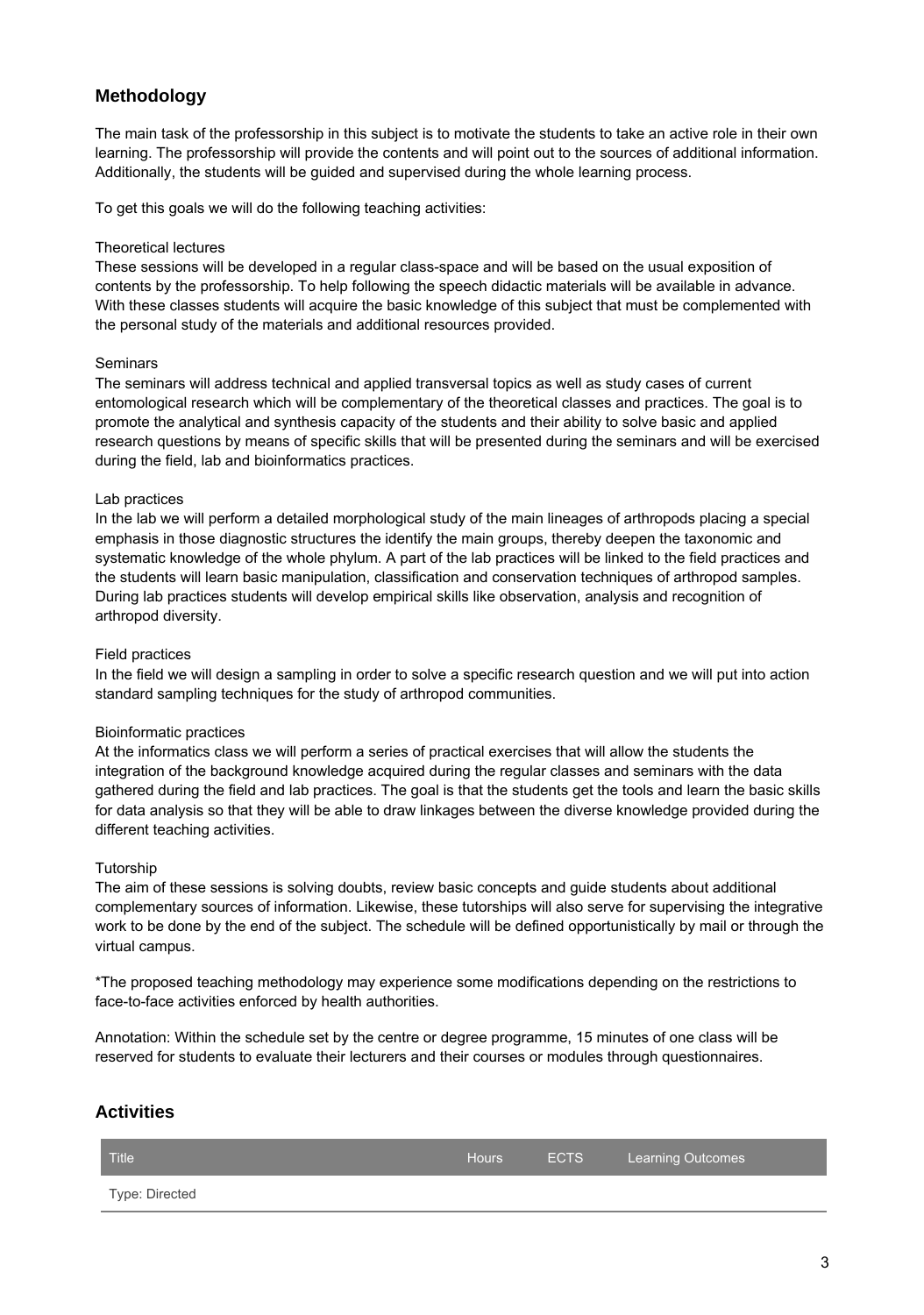| <b>Bioinformatic practices</b>       | 3              | 0.12 | 1, 6, 7, 5, 2, 3    |
|--------------------------------------|----------------|------|---------------------|
| Fieldwork practices                  | 8              | 0.32 | 1, 4, 5, 2, 8, 3    |
| Laboratory practical classes         | 17             | 0.68 | 1, 4, 2, 8, 3       |
| Lectures                             | 22             | 0.88 | 6, 4, 7, 5, 8, 3    |
| Seminars                             | $\overline{4}$ | 0.16 | 1, 4, 7, 5, 8, 3    |
| Type: Supervised                     |                |      |                     |
| <b>Tutorials</b>                     | $\overline{4}$ | 0.16 | 1, 6, 4, 7, 8, 3    |
| Type: Autonomous                     |                |      |                     |
| Study and solve problems             | 50             | 2    | 6, 4, 7, 5, 8, 3    |
| Written reports, answer to questions | 33             | 1.32 | 1, 6, 4, 7, 5, 8, 3 |

## **Assessment**

This subject has a continuous grading process that includes 4 main grading activities of different typologies, distributed during the whole course and none of them representing more than 50% of the final student's score.

#### A. Theoretical classes

Two partial exams: Regular class contents will be assessed by means of two partial exams comprising about half of the theory program.

Final exam: Those students not reaching the minimum score (that is a 5 out of 10) in one or both of the partial exams will be able to have a second chance in a final exam of the same nature. Likewise, those students aiming to improve their scores in one or the two theory parts will be allowed to attend to the final exam and be examined of the corresponding part. However, in doing so the student will automatically lose their previous partial scores.

Each of the two theory parts will represent a 25% of the final global score. To be able to pass the whole subject and get an average with the grades obtained in the other grading activities the minimum score for each theory part must be at least a 5 out of 10.

### B. Practices

The assistance to all lab, field and bioinformatic sessions is mandatory.

The practices will be graded through the observation of the attitude and participation of the students, the proper execution of the exercises and the reaching of the goals determined during the development of the sessions. Additionally, lab practices will be assessed by mean of a series of morphological studies that will be delivered at the end of each session. This work will have a weigh of a 20% over the global score with a minimum score of 5 out of 10 to be able to pass the subject. To allow the students to improve their grades of this part, an additional quiz test will be done in a regular class once lab practices are finished.

### C. Integrative report

Finally, the seminars, the field practices and bioinformatics sessions willbe jointly graded by means of an integrative report which will include theoretical questions as well as exercises where the students will have to show the understanding of the sampling design and the skills needed to analyze and interpret the data gathered. This work will be done by pairs of students that will be constituted the very first day of lab practices and they will be kept throughout the course duration. This integrative report will have a 30% weigh of the global grade and to pass the subject the score obtained must be at least 5 out of 10.

\*Student's assessment may experience some modifications depending on the restrictions to face-to-face activities enforced by health authorities.